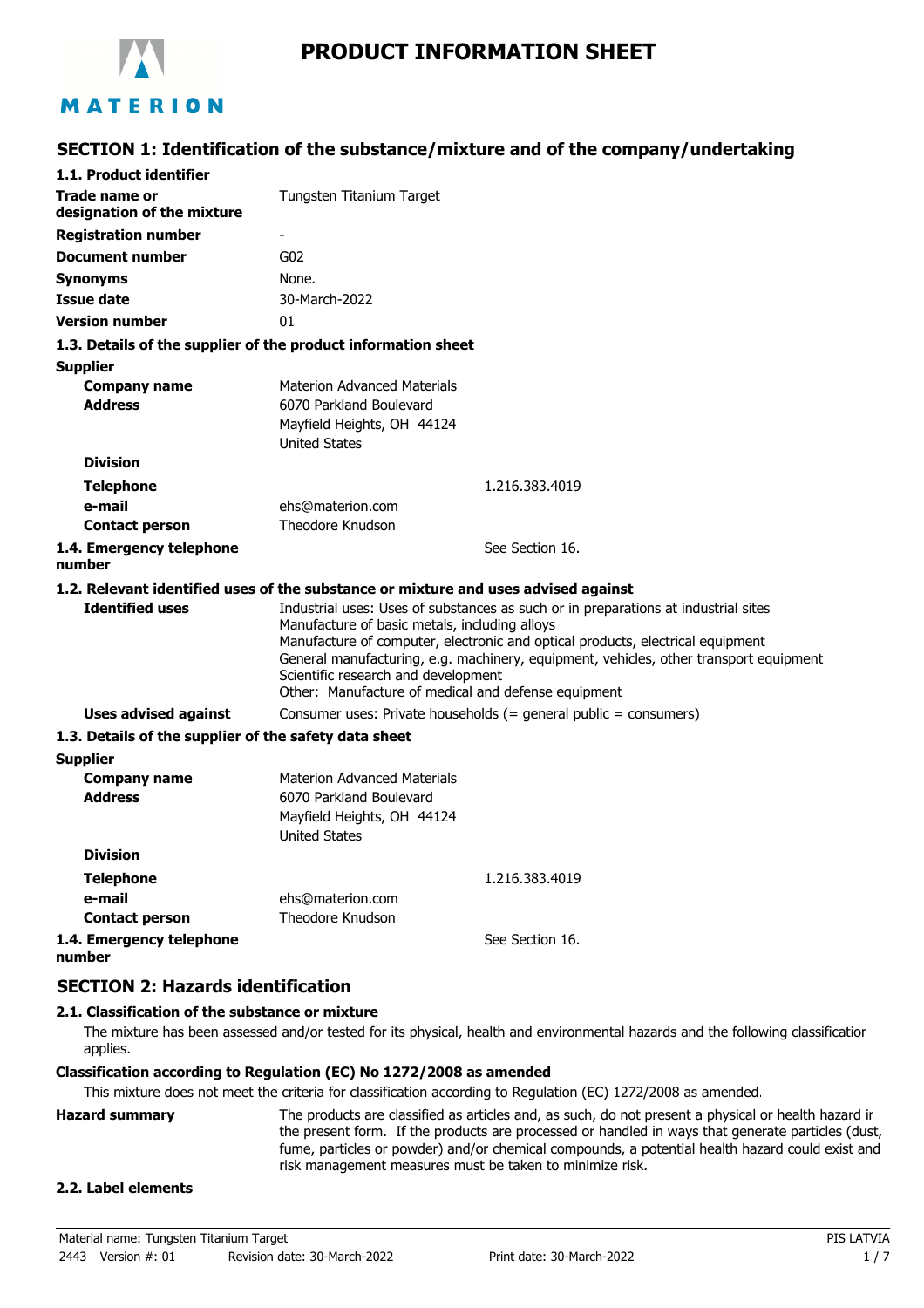|                                          | Label according to Regulation (EC) No. 1272/2008 as amended                                                                                                                                                                                                           |
|------------------------------------------|-----------------------------------------------------------------------------------------------------------------------------------------------------------------------------------------------------------------------------------------------------------------------|
| <b>Contains:</b>                         | Titanium, Tungsten                                                                                                                                                                                                                                                    |
| <b>Hazard pictograms</b>                 | None.                                                                                                                                                                                                                                                                 |
| <b>Signal word</b>                       | None.                                                                                                                                                                                                                                                                 |
| <b>Hazard statements</b>                 | The material as sold in solid form is generally not considered hazardous. However, if the process<br>involves grinding, melting, cutting or any other process that causes a release of dust or fumes,<br>hazardous levels of airborne particulate could be generated. |
| <b>Precautionary statements</b>          |                                                                                                                                                                                                                                                                       |
| <b>Prevention</b>                        | Observe good industrial hygiene practices.                                                                                                                                                                                                                            |
| <b>Response</b>                          | Wash hands after handling.                                                                                                                                                                                                                                            |
| <b>Storage</b>                           | Store away from incompatible materials.                                                                                                                                                                                                                               |
| <b>Disposal</b>                          | Dispose of waste and residues in accordance with local authority requirements.                                                                                                                                                                                        |
| Supplemental label<br><i>information</i> | For further information, please contact the Product Stewardship Department at $+1.216.383.4019$ .                                                                                                                                                                     |
| 2.3. Other hazards                       | Not a PBT or vPvB substance or mixture.                                                                                                                                                                                                                               |

# **SECTION 3: Composition/information on ingredients**

**3.2. Mixtures**

**General information**

**General information**

| <b>Chemical name</b> | $\frac{0}{0}$            | No.                    | CAS-No. / EC REACH Registration No. Index No. |                          | <b>Notes</b> |
|----------------------|--------------------------|------------------------|-----------------------------------------------|--------------------------|--------------|
| Tungsten             | $70 - 95$                | 7440-33-7<br>231-143-9 | $\overline{\phantom{0}}$                      | $\overline{\phantom{0}}$ |              |
|                      | <b>Classification: -</b> |                        |                                               |                          |              |
| <b>Titanium</b>      | $5 - 30$                 | 7440-32-6<br>231-142-3 | $\overline{\phantom{0}}$                      | -                        |              |
|                      | <b>Classification: -</b> |                        |                                               |                          |              |

### **SECTION 4: First aid measures**

Ensure that medical personnel are aware of the material(s) involved, and take precautions to protect themselves.

#### **4.1. Description of first aid measures**

| <b>Inhalation</b>                                                                        | Move to fresh air. Call a physician if symptoms develop or persist.                                            |
|------------------------------------------------------------------------------------------|----------------------------------------------------------------------------------------------------------------|
| <b>Skin contact</b>                                                                      | Wash off with soap and water. Get medical attention if irritation develops and persists.                       |
| Eye contact                                                                              | Remove contact lenses, if present and easy to do. If eye irritation persists: Get medical<br>advice/attention. |
| <b>Ingestion</b>                                                                         | Rinse mouth. Get medical attention if symptoms occur.                                                          |
| 4.2. Most important<br>symptoms and effects, both<br>acute and delayed                   | Irritation of eyes.                                                                                            |
| 4.3. Indication of any<br>immediate medical attention<br>and special treatment<br>needed | Treat symptomatically.                                                                                         |

## **SECTION 5: Firefighting measures**

| <b>General fire hazards</b>                                                                | No unusual fire or explosion hazards noted.                          |  |
|--------------------------------------------------------------------------------------------|----------------------------------------------------------------------|--|
| 5.1. Extinguishing media<br>Suitable extinguishing                                         | Dry sand, sodium chloride powder, graphite powder or Met-L-X powder. |  |
| media<br>Unsuitable extinguishing<br>media                                                 | Water. Carbon dioxide (CO2).                                         |  |
| 5.2. Special hazards arising<br>from the substance or<br>mixture                           | This product is not flammable.                                       |  |
| 5.3. Advice for firefighters<br><b>Special protective</b><br>equipment for<br>firefighters | Use protective equipment appropriate for surrounding materials.      |  |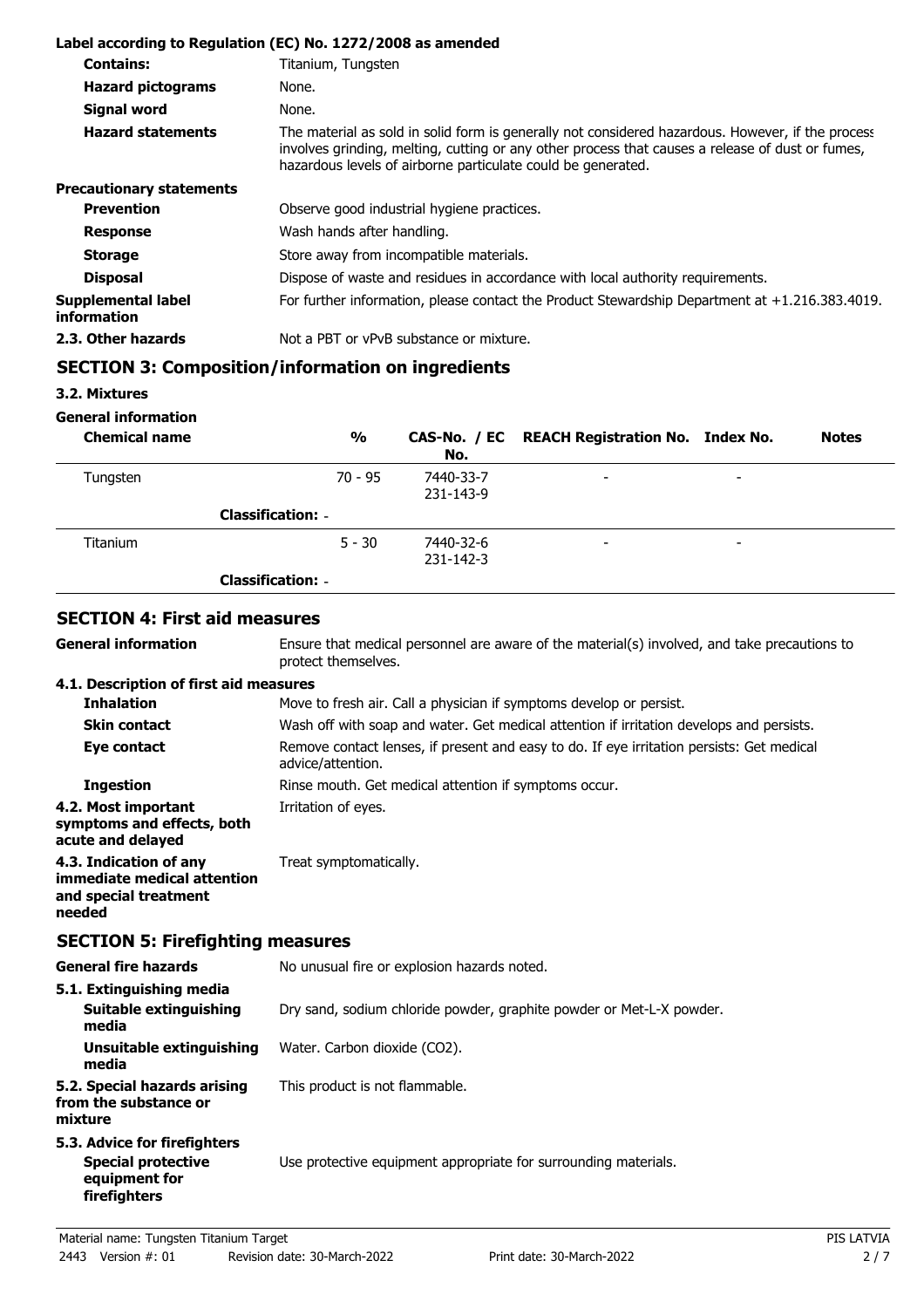| <b>Special firefighting</b><br>procedures | Move containers from fire area if you can do so without risk.                              |
|-------------------------------------------|--------------------------------------------------------------------------------------------|
| <b>Specific methods</b>                   | Use standard firefighting procedures and consider the hazards of other involved materials. |

## **SECTION 6: Accidental release measures**

|                                                              | 6.1. Personal precautions, protective equipment and emergency procedures                      |
|--------------------------------------------------------------|-----------------------------------------------------------------------------------------------|
| For non-emergency<br>personnel                               | For personal protection, see section 8 of the PIS.                                            |
| For emergency<br>responders                                  | Keep unnecessary personnel away. Use personal protection recommended in Section 8 of the PIS. |
| 6.2. Environmental<br>precautions                            | Avoid discharge into drains, water courses or onto the ground.                                |
| 6.3. Methods and material for<br>containment and cleaning up | Clean up in accordance with all applicable regulations.                                       |
| 6.4. Reference to other<br>sections                          | Not available.                                                                                |

## **SECTION 7: Handling and storage**

| 7.1. Precautions for safe<br>handling                                   | Observe good industrial hygiene practices.  |
|-------------------------------------------------------------------------|---------------------------------------------|
| 7.2. Conditions for safe<br>storage, including any<br>incompatibilities | Store in original tightly closed container. |
| 7.3. Specific end use(s)                                                | Not applicable.                             |

## **SECTION 8: Exposure controls/personal protection**

#### **8.1. Control parameters**

#### **Occupational exposure limits**

| <b>Components</b>                                    | <b>Type</b>                                                                                                                                                                                                                                                                                                                                                                                            | Latvia. OELs. Occupational exposure limit values of chemical substances in work environment<br><b>Value</b>                                                                                         |
|------------------------------------------------------|--------------------------------------------------------------------------------------------------------------------------------------------------------------------------------------------------------------------------------------------------------------------------------------------------------------------------------------------------------------------------------------------------------|-----------------------------------------------------------------------------------------------------------------------------------------------------------------------------------------------------|
| Titanium (CAS 7440-32-6)                             | <b>TWA</b>                                                                                                                                                                                                                                                                                                                                                                                             | $10 \text{ mg/m}$                                                                                                                                                                                   |
| <b>Biological limit values</b>                       | No biological exposure limits noted for the ingredient(s).                                                                                                                                                                                                                                                                                                                                             |                                                                                                                                                                                                     |
| <b>Recommended monitoring</b><br>procedures          | Follow standard monitoring procedures.                                                                                                                                                                                                                                                                                                                                                                 |                                                                                                                                                                                                     |
| Derived no effect levels<br>(DNELs)                  | Not available.                                                                                                                                                                                                                                                                                                                                                                                         |                                                                                                                                                                                                     |
| <b>Predicted no effect</b><br>concentrations (PNECs) | Not available.                                                                                                                                                                                                                                                                                                                                                                                         |                                                                                                                                                                                                     |
| 8.2. Exposure controls                               |                                                                                                                                                                                                                                                                                                                                                                                                        |                                                                                                                                                                                                     |
| <b>Appropriate engineering</b><br>controls           | Good general ventilation (typically 10 air changes per hour) should be used. Ventilation rates should<br>be matched to conditions. If applicable, use process enclosures, local exhaust ventilation, or other<br>engineering controls to maintain airborne levels below recommended exposure limits. If exposure<br>limits have not been established, maintain airborne levels to an acceptable level. |                                                                                                                                                                                                     |
|                                                      | Individual protection measures, such as personal protective equipment                                                                                                                                                                                                                                                                                                                                  |                                                                                                                                                                                                     |
| <b>General information</b>                           | Wear suitable protective clothing.                                                                                                                                                                                                                                                                                                                                                                     |                                                                                                                                                                                                     |
| Eye/face protection                                  | Wear safety glasses with side shields (or goggles).                                                                                                                                                                                                                                                                                                                                                    |                                                                                                                                                                                                     |
| <b>Skin protection</b>                               |                                                                                                                                                                                                                                                                                                                                                                                                        |                                                                                                                                                                                                     |
| - Hand protection                                    | Wear appropriate chemical resistant gloves.                                                                                                                                                                                                                                                                                                                                                            |                                                                                                                                                                                                     |
| - Other                                              | Wear suitable protective clothing.                                                                                                                                                                                                                                                                                                                                                                     |                                                                                                                                                                                                     |
| <b>Respiratory protection</b>                        |                                                                                                                                                                                                                                                                                                                                                                                                        | In case of insufficient ventilation, wear suitable respiratory equipment.                                                                                                                           |
| <b>Thermal hazards</b>                               | Wear appropriate thermal protective clothing, when necessary.                                                                                                                                                                                                                                                                                                                                          |                                                                                                                                                                                                     |
| <b>Hygiene measures</b>                              | remove contaminants.                                                                                                                                                                                                                                                                                                                                                                                   | Always observe good personal hygiene measures, such as washing after handling the material and<br>before eating, drinking, and/or smoking. Routinely wash work clothing and protective equipment to |
| <b>Environmental exposure</b><br>controls            | Environmental manager must be informed of all major releases.                                                                                                                                                                                                                                                                                                                                          |                                                                                                                                                                                                     |

# **SECTION 9: Physical and chemical properties**

#### **9.1. Information on basic physical and chemical properties**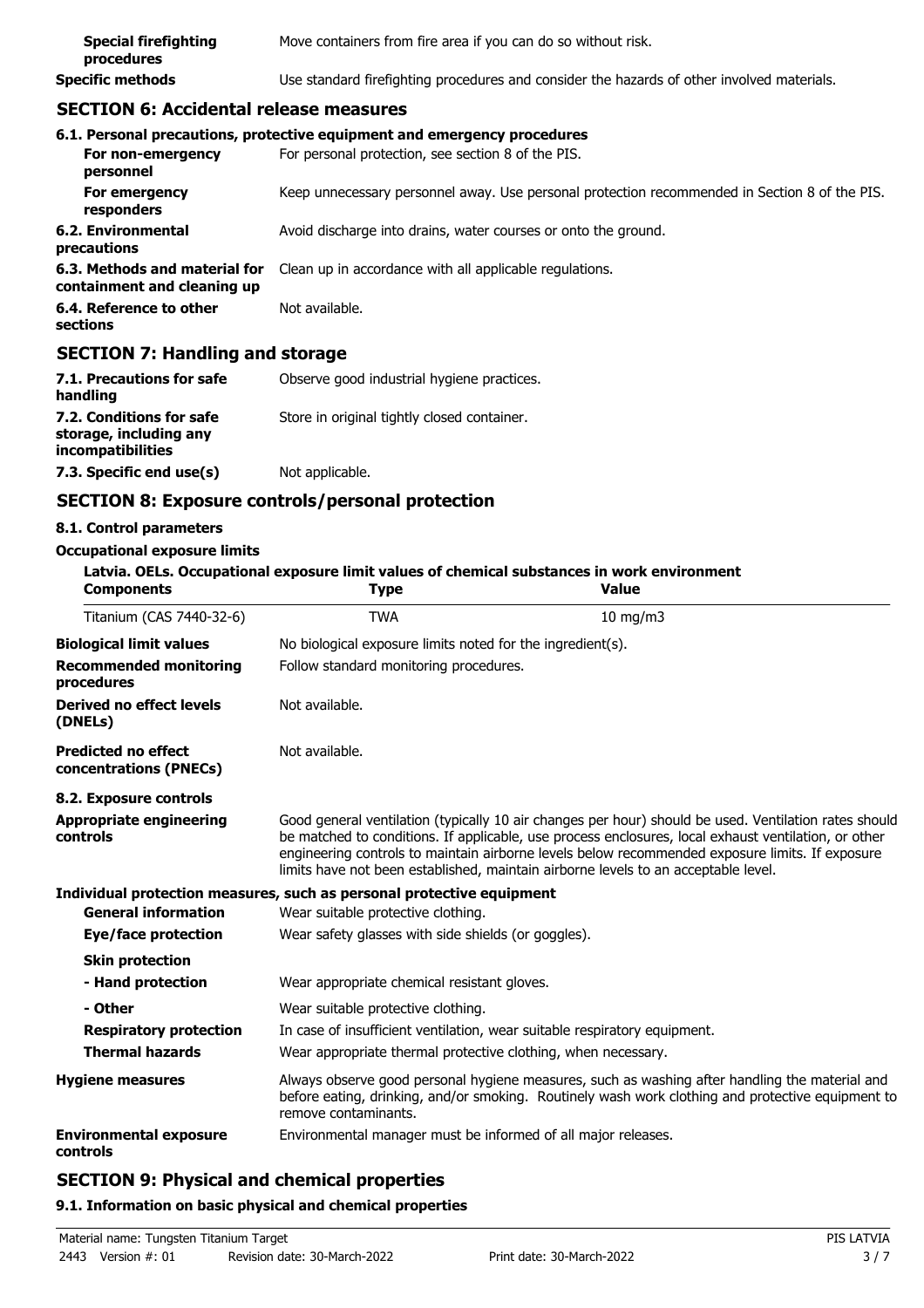| <b>Appearance</b>                                                        |                                                             |
|--------------------------------------------------------------------------|-------------------------------------------------------------|
| <b>Physical state</b>                                                    | Solid.                                                      |
| <b>Form</b>                                                              | Solid.                                                      |
| Colour                                                                   | Grey.                                                       |
| Odour                                                                    | None.                                                       |
| <b>Odour threshold</b>                                                   | Not applicable.                                             |
| рH                                                                       | Not applicable.                                             |
| <b>Melting point/freezing point</b>                                      | 2000 - 2500 °C (3632 - 4532 °F) estimated / Not applicable. |
| Initial boiling point and<br>boiling range                               | 4000 °C (7232 °F) estimated                                 |
| <b>Flash point</b>                                                       | Not applicable.                                             |
| <b>Evaporation rate</b>                                                  | Not applicable.                                             |
| <b>Flammability (solid, gas)</b>                                         | Not applicable.                                             |
| Upper/lower flammability or explosive limits                             |                                                             |
| <b>Flammability limit - lower</b><br>(%)                                 | Not applicable.                                             |
| <b>Flammability limit -</b><br>upper (%)                                 | Not applicable.                                             |
| <b>Flammability limit -</b><br>upper (%) temperature                     | Not applicable.                                             |
| <b>Explosive limit - lower (</b><br>%)                                   | Not applicable.                                             |
| <b>Explosive limit - lower (</b><br>%) temperature                       | Not applicable.                                             |
| <b>Explosive limit - upper</b><br>(%)                                    | Not applicable.                                             |
| <b>Explosive limit - upper (</b><br>%) temperature                       | Not applicable.                                             |
| <b>Vapour pressure</b>                                                   | 0,00001 hPa estimated                                       |
| <b>Vapour density</b>                                                    | Not applicable.                                             |
| <b>Relative density</b>                                                  | Not applicable.                                             |
| Solubility(ies)                                                          |                                                             |
| Solubility (water)                                                       | Insoluble.                                                  |
| <b>Partition coefficient</b><br>(n-octanol/water)                        | Not applicable.                                             |
| <b>Auto-ignition temperature</b>                                         | Not applicable.                                             |
| <b>Decomposition temperature</b>                                         | Not applicable.                                             |
| <b>Viscosity</b>                                                         | Not applicable.                                             |
| <b>Explosive properties</b>                                              | Not explosive.                                              |
| <b>Oxidising properties</b>                                              | Not oxidising.                                              |
| 9.2. Other information<br><b>Density</b>                                 | 18,00 g/cm3                                                 |
| $\mathbf{A}$ and $\mathbf{A}$ and $\mathbf{A}$ . The set of $\mathbf{A}$ |                                                             |

### **SECTION 10: Stability and reactivity**

| 10.1. Reactivity                            | The product is stable and non-reactive under normal conditions of use, storage and transport. |
|---------------------------------------------|-----------------------------------------------------------------------------------------------|
| 10.2. Chemical stability                    | Material is stable under normal conditions.                                                   |
| 10.3. Possibility of hazardous<br>reactions | No dangerous reaction known under conditions of normal use.                                   |
| 10.4. Conditions to avoid                   | Contact with incompatible materials.                                                          |
| 10.5. Incompatible materials                | Acids, Caustics,                                                                              |
| 10.6. Hazardous<br>decomposition products   | Not applicable.                                                                               |

# **SECTION 11: Toxicological information**

| <b>General information</b> | Occupational exposure to the substance or mixture may cause adverse effects. |  |
|----------------------------|------------------------------------------------------------------------------|--|
|----------------------------|------------------------------------------------------------------------------|--|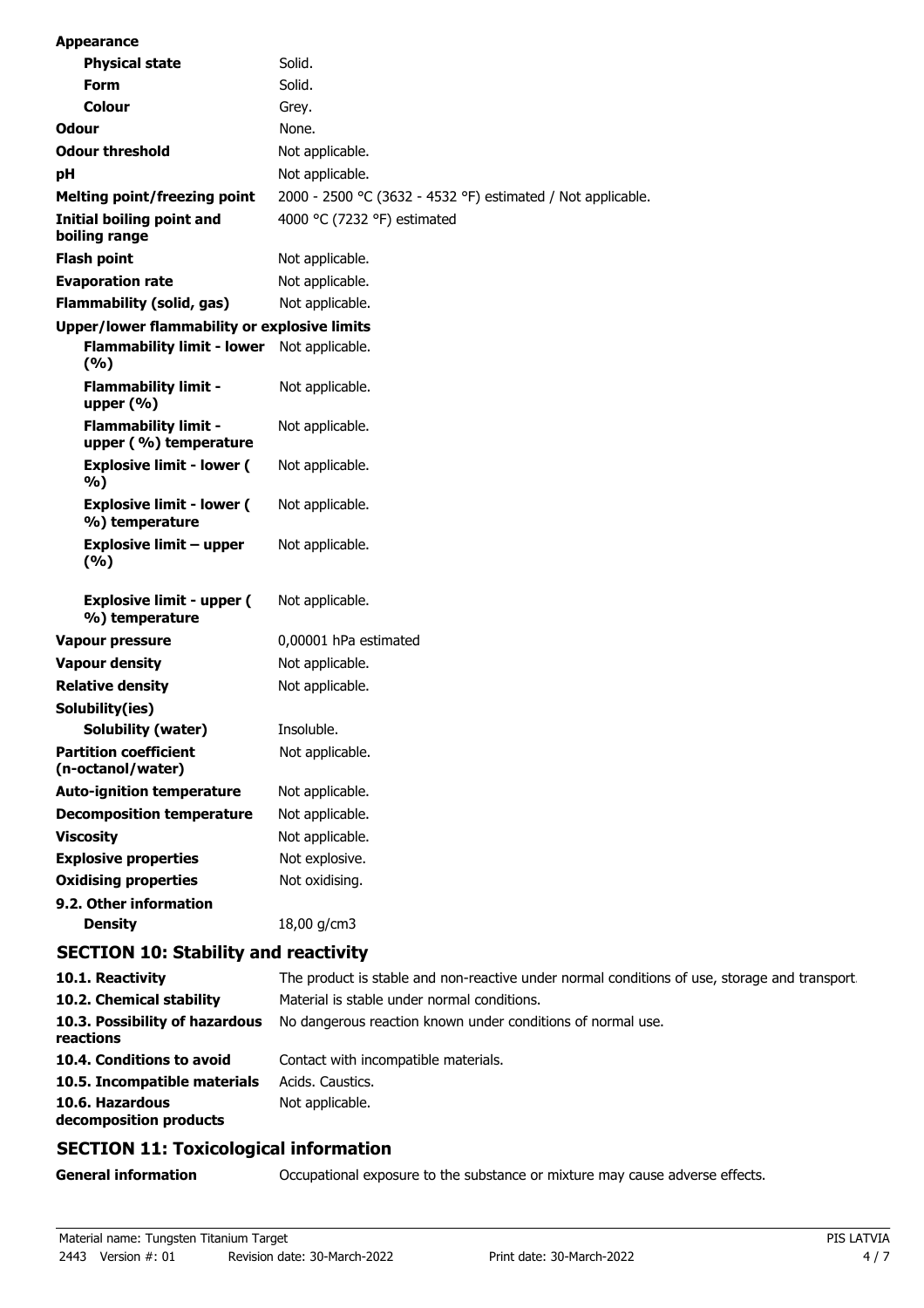#### **Information on likely routes of exposure**

| <b>Inhalation</b>                                     | Prolonged inhalation may be harmful.                                         |  |
|-------------------------------------------------------|------------------------------------------------------------------------------|--|
| <b>Skin contact</b>                                   | Not relevant, due to the form of the product.                                |  |
| Eye contact                                           | Not relevant, due to the form of the product.                                |  |
| <b>Ingestion</b>                                      | Not relevant, due to the form of the product.                                |  |
| <b>Symptoms</b>                                       | None known.                                                                  |  |
| 11.1. Information on toxicological effects            |                                                                              |  |
| <b>Acute toxicity</b>                                 | None known.                                                                  |  |
| <b>Skin corrosion/irritation</b>                      | Not relevant, due to the form of the product.                                |  |
| Serious eye damage/eye<br>irritation                  | Not likely, due to the form of the product.                                  |  |
| <b>Respiratory sensitisation</b>                      | Not a respiratory sensitizer.                                                |  |
| <b>Skin sensitisation</b>                             | Not a skin sensitiser.                                                       |  |
| <b>Germ cell mutagenicity</b>                         | Due to partial or complete lack of data the classification is not possible.  |  |
| Carcinogenicity                                       | Not classifiable as to carcinogenicity to humans.                            |  |
| <b>Reproductive toxicity</b>                          | This product is not expected to cause reproductive or developmental effects. |  |
| Specific target organ toxicity<br>- single exposure   | Not classified.                                                              |  |
| Specific target organ toxicity<br>- repeated exposure | Not classified.                                                              |  |
| <b>Aspiration hazard</b>                              | Not an aspiration hazard.                                                    |  |
| <b>Mixture versus substance</b><br>information        | No information available.                                                    |  |
| <b>Other information</b>                              | Not available.                                                               |  |

# **SECTION 12: Ecological information**

| 12.1. Toxicity                                            | The product is not classified as environmentally hazardous.                                                                                                                                |
|-----------------------------------------------------------|--------------------------------------------------------------------------------------------------------------------------------------------------------------------------------------------|
| 12.2. Persistence and<br>degradability                    |                                                                                                                                                                                            |
| 12.3. Bioaccumulative<br>potential                        | No data available.                                                                                                                                                                         |
| <b>Partition coefficient</b><br>n-octanol/water (log Kow) | Not available.                                                                                                                                                                             |
| <b>Bioconcentration factor (BCF)</b>                      | Not available.                                                                                                                                                                             |
| 12.4. Mobility in soil                                    | No data available.                                                                                                                                                                         |
| 12.5. Results of PBT and<br><b>vPvB</b> assessment        | Not a PBT or vPvB substance or mixture.                                                                                                                                                    |
| 12.6. Other adverse effects                               | No other adverse environmental effects (e.g. ozone depletion, photochemical ozone creation<br>potential, endocrine disruption, global warming potential) are expected from this component. |

## **SECTION 13: Disposal considerations**

#### **13.1. Waste treatment methods**

| <b>Residual waste</b>                  | Whatever cannot be saved for recovery or recycling should be managed in an appropriate and<br>approved waste facility. Processing, use or contamination of this product may change the waste<br>management options. |
|----------------------------------------|---------------------------------------------------------------------------------------------------------------------------------------------------------------------------------------------------------------------|
| <b>Contaminated packaging</b>          | Since emptied containers may retain product residue, follow label warnings even after container is<br>emptied. Empty containers should be taken to an approved waste handling site for recycling or<br>disposal.    |
| EU waste code                          | The Waste code should be assigned in discussion between the user, the producer and the waste<br>disposal company.                                                                                                   |
| <b>Disposal</b><br>methods/information | Collect and reclaim or dispose in sealed containers at licensed waste disposal site.                                                                                                                                |
| <b>Special precautions</b>             | Dispose in accordance with all applicable regulations.                                                                                                                                                              |

# **SECTION 14: Transport information**

**ADR**

14.1. - 14.6.: Not regulated as dangerous goods.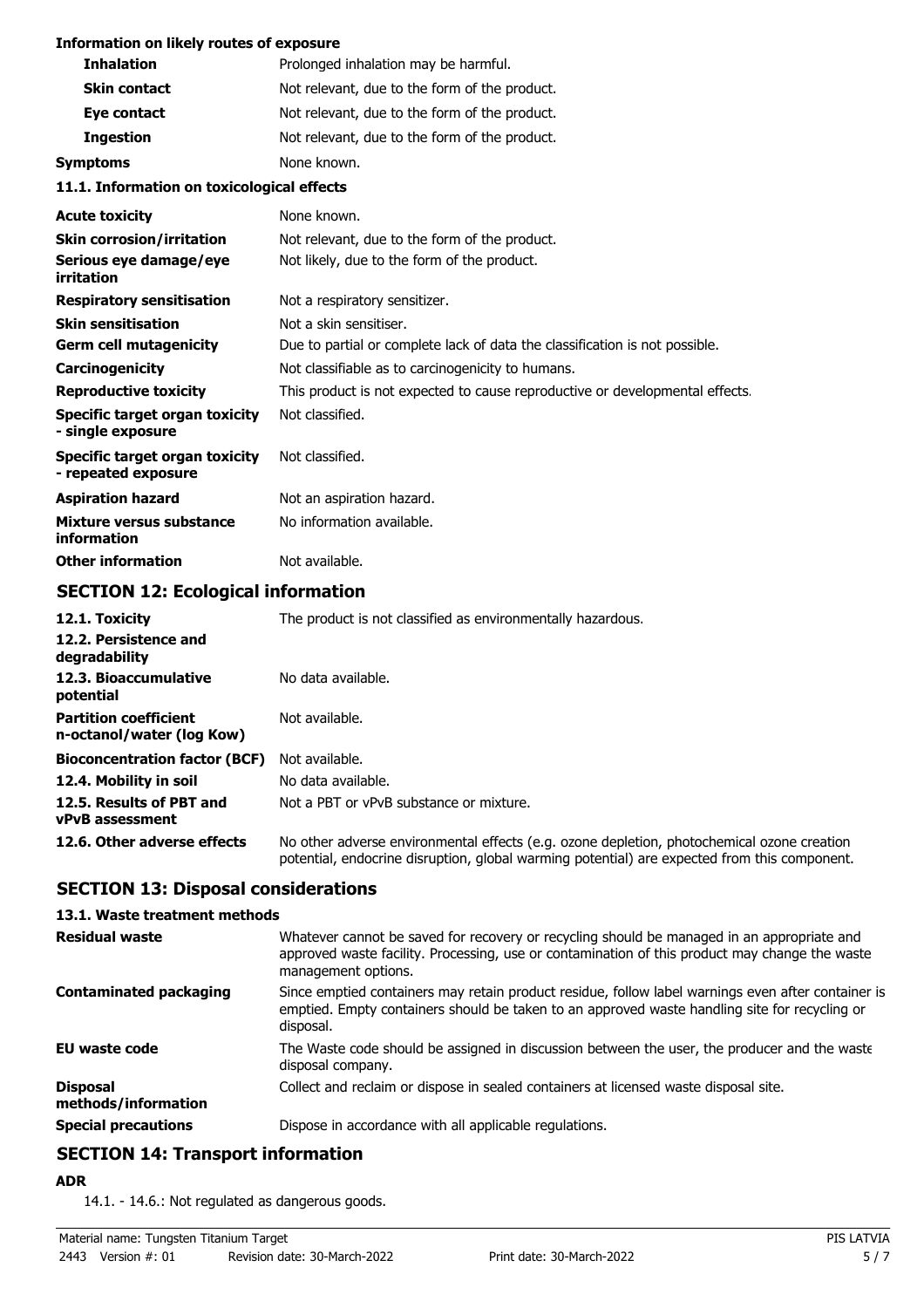### **RID**

14.1. - 14.6.: Not regulated as dangerous goods. **ADN**

14.1. - 14.6.: Not regulated as dangerous goods.

# **IATA**

14.1. - 14.6.: Not regulated as dangerous goods.

## **IMDG**

14.1. - 14.6.: Not regulated as dangerous goods.

# **SECTION 15: Regulatory information**

### **15.1. Safety, health and environmental regulations/legislation specific for the substance or mixture**

### **EU regulations**

**Regulation (EC) No. 1005/2009 on substances that deplete the ozone layer, Annex I and II, as amended** Not listed.

**Regulation (EU) 2019/1021 On persistent organic pollutants (recast), as amended** Not listed.

**Regulation (EU) No. 649/2012 concerning the export and import of dangerous chemicals, Annex I, Part 1 as amended**

Not listed.

**Regulation (EU) No. 649/2012 concerning the export and import of dangerous chemicals, Annex I, Part 2 as amended**

Not listed.

**Regulation (EU) No. 649/2012 concerning the export and import of dangerous chemicals, Annex I, Part 3 as amended**

Not listed.

**Regulation (EU) No. 649/2012 concerning the export and import of dangerous chemicals, Annex V as amended** Not listed.

**Regulation (EC) No. 166/2006 Annex II Pollutant Release and Transfer Registry, as amended** Not listed.

**Regulation (EC) No. 1907/2006, REACH Article 59(10) Candidate List as currently published by ECHA** Not listed.

#### **Authorisations**

**Regulation (EC) No. 1907/2006, REACH Annex XIV Substances subject to authorization, as amended** Not listed.

### **Restrictions on use**

**Regulation (EC) No. 1907/2006, REACH Annex XVII Substances subject to restriction on marketing and use as amended**

Not listed.

**Directive 2004/37/EC: on the protection of workers from the risks related to exposure to carcinogens and mutagens at work, as amended.**

Not listed.

#### **Other EU regulations**

#### **Directive 2012/18/EU on major accident hazards involving dangerous substances, as amended** Not listed. The product is classified and labelled in accordance with Regulation (EC) 1272/2008 (CLP Regulation) as amended. **Other regulations**

**National regulations** Follow national regulation for work with chemical agents.

**15.2. Chemical safety** No Chemical Safety Assessment has been carried out.

**assessment**

# **SECTION 16: Other information**

| <b>List of abbreviations</b>                                                    | Not available.                                                                                                                             |
|---------------------------------------------------------------------------------|--------------------------------------------------------------------------------------------------------------------------------------------|
| <b>References</b>                                                               | Not available.                                                                                                                             |
| Information on evaluation<br>method leading to the<br>classification of mixture | The classification for health and environmental hazards is derived by a combination of calculatior<br>methods and test data, if available. |
| <b>Training information</b>                                                     | Follow training instructions when handling this material.                                                                                  |